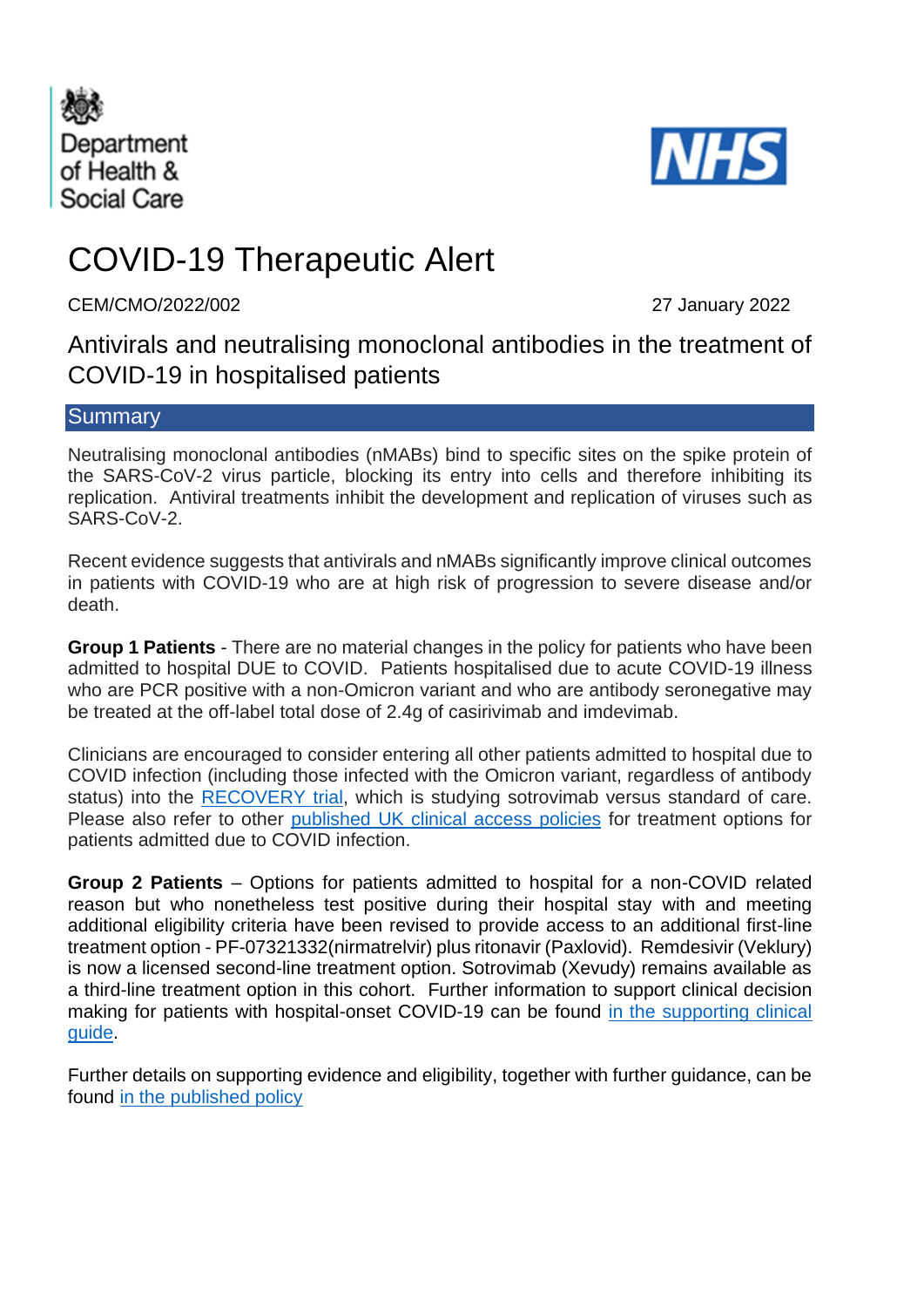#### **Action**

NHS acute trusts / health boards are asked to take the following immediate steps to support the treatment of patients in hospital with COVID-19 infection:

1. **Organisations are recommended to consider prescribing an antiviral or monoclonal antibody treatment to adults, and children aged 12 and over and weighing at least 40kg, in [line with the published policy.](https://www.cas.mhra.gov.uk/ViewandAcknowledgment/ViewAlert.aspx?AlertID=103192)**

In the absence of a confirmed virological diagnosis, the treatment should only be used when a multidisciplinary team has a high level of confidence that the clinical and radiological features suggest that COVID-19 is the most likely diagnosis.

- 2. PF-07321332(nirmatrelvir) plus ritonavir, and molnupiravir, are **not recommended during pregnancy.** All individuals of childbearing potential who are prescribed molnupiravir should be advised to use effective contraception for the duration of treatment and for 4 days after the last dose of molnupiravir. The use of ritonavir may reduce the efficacy of combined hormonal contraceptives. Patients using combined hormonal contraceptives should be advised to use an effective alternative contraceptive method or an additional barrier method of contraception during treatment and until after one complete menstrual cycle after stopping Paxlovid.
- 3. All healthcare professionals are asked to ensure that any patients who receive a COVID antiviral while pregnant are reported to the UK COVID-19 antivirals in pregnancy registry on 0344 892 0909 so that they can be followed up. For more information, go to<http://www.uktis.org/>
- 4. Clinicians are encouraged to proactively support recruitment into trials developing further evidence in the treatment of COVID-19. Patients admitted to hospital due to COVID who are ineligible for the casirivimab and imdevimab combination monoclonal antibody due to confirmed infection with the Omicron variant may be considered for entry into the [RECOVERY](https://www.recoverytrial.net/) trial, which is studying sotrovimab versus standard of care.
- 5. **Organisations are encouraged to undertake anti-s spike antibody testing<sup>1</sup> for all patients hospitalised due to COVID at, or as soon as possible after, the point of admission**. **Patients with hospital-onset COVID should also be antibody tested, with appropriate consent, to support further treatment evaluation and surveillance** *(antibody status does not affect treatment eligibility in this, second, cohort)***.** If there are concerns or questions around laboratory sensitivity or thresholds these should be discussed in the first instance with local laboratory leads who will have access to comparative and performance data from external quality assessment (EQA) scheme participation. Supporting laboratory networks should ensure that the maximum turnaround time for anti-s antibody tests is no greater than 24 hours from the sample being taken to the result being returned. Positive and negative antibody tests should be reported via the Second Generation Surveillance System (SGSS) to support

<sup>1</sup> Patients may be tested for anti-S1 or anti-S2 antibodies using any validated quantitative or qualitative anti-S assay that measures either IgG or total antibody levels. Serostatus should be established in line with the pre-determined thresholds relevant to the assay being used by the testing laboratory. Quantitative assays with pre-specified thresholds for seropositivity should return clear binary (i.e. either 'negative' or 'positive') results based on these thresholds. For quantitative assays without a formal threshold for serostatus, clinical decision-making should guide treatment decisions.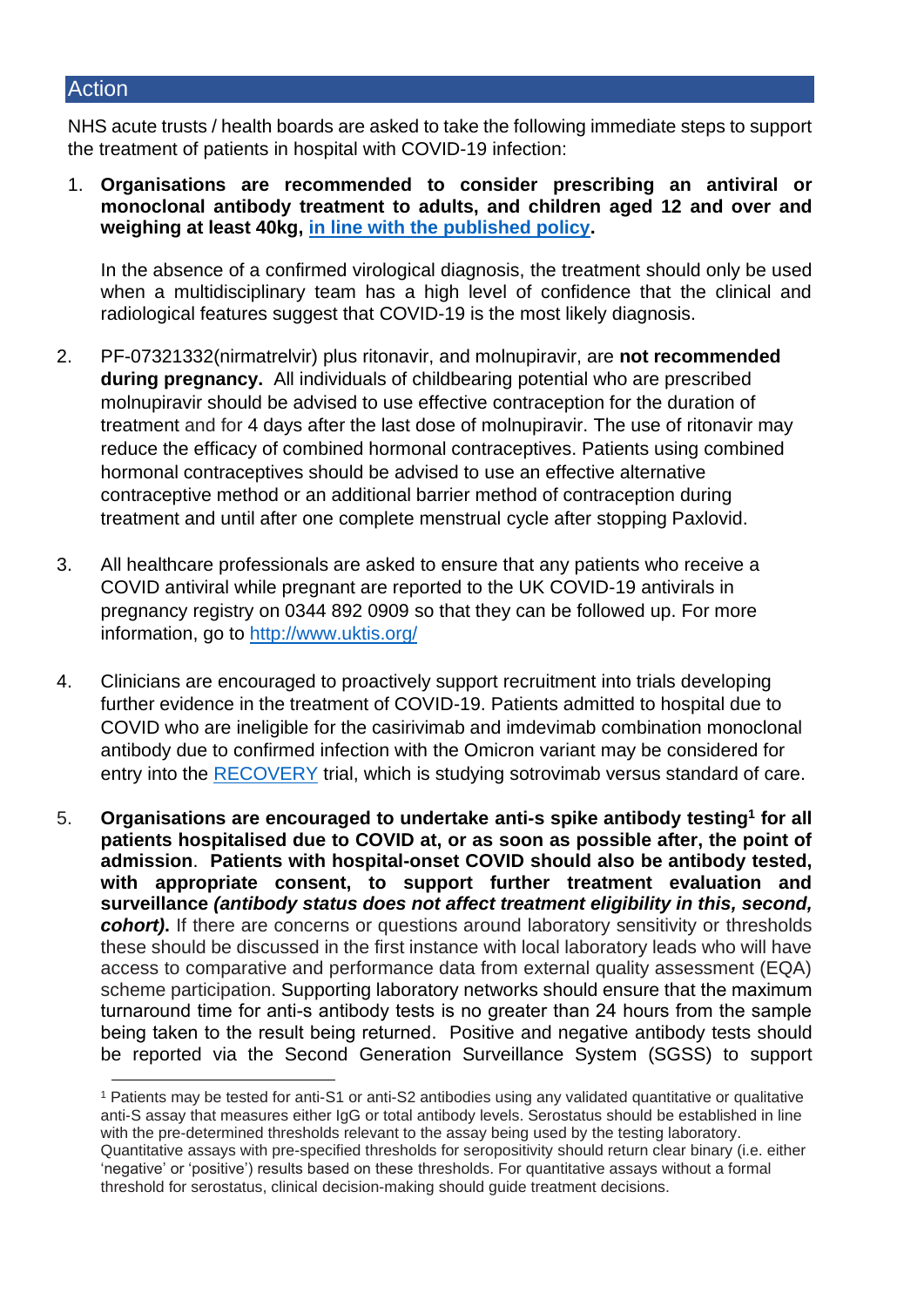surveillance and enable reimbursement of associated assay costs in England (parallel reimbursement will be available in the other devolved administrations).

- 6. **Genotyping is a key element of the management of inpatients admitted due to COVID-19 infection. Where critical to a treatment decision, genotyping requests should be marked 'urgent – treatment is variant dependent' to assist laboratories in their prioritisation.** Genotyping results should be reported via the Second Generation Surveillance System (SGSS) to support surveillance and enable reimbursement of associated assay costs in England (parallel reimbursement will be available in the other devolved administrations).
- 7. **Noting the critical role of surveillance, treating clinicians are strongly encouraged to actively support additional testing or data requirements as requested under country specific or UK wide surveillance programmes, in line with further guidance to be issued.**
- 8. Discharge letters to primary care should explicitly record the treatment that has been given, together with the dose and date of administration. The following **SNOMED codes should be used to support evaluation and to inform subsequent treatment decisions**:

## **Administration of Casirivimab and Imdevimab**

Procedure code: 47943005 |Administration of anti-infective agent (procedure)|

Presentations:

- Casirivimab 300 mg per 2.5 mL (120 mg/mL) with Imdevimab 300 mg per 2.5 mL (120 mg/mL) 2 vial pack - 40025711000001108
- Casirivimab 1332 mg per 11.1 mL (120 mg/mL) with Imdevimab 1,332 mg per 11.1 mL (120 mg/mL) 2 vial pack – 39654011000001101

## **Provision of PF-07321332(Nirmatrelvir) Plus Ritonavir**

Procedure code: 427314002 |Antiviral therapy (procedure)|

Presentation:

• 30 tablet pack - 40325111000001108

#### **Administration of Remdesivir**

Procedure code: 47943005 |Administration of anti-infective agent (procedure)|

Presentation:

• 100mg powder for solution for infusion, 1 vial – 38376311000001103

#### **Administration of Sotrovimab**

Procedure code: 47943005 |Administration of anti-infective agent (procedure)|

Presentation: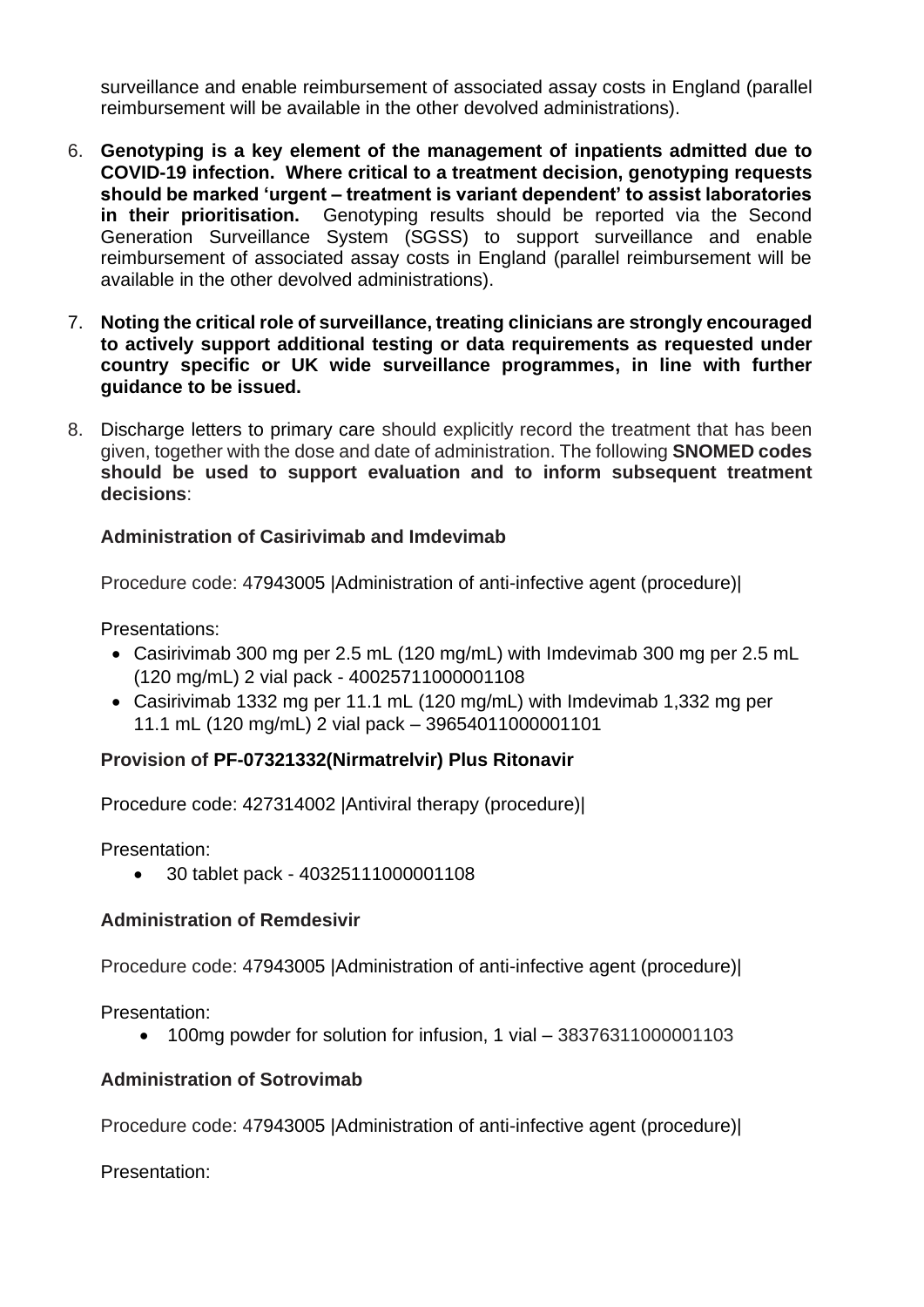- Sotrovimab 500mg/8ml solution for infusion vials 40219011000001108
- 9. Any organisation treating patients admitted due to COVID under this policy with the 2.4g dose casirivimab and imdevimab antibody combination, or prescribing remdesivir to children aged 12-17 years and not on supplementary oxygen, as off-label products, will be required to assure itself that the necessary internal governance arrangements have been completed before the medicine is prescribed. These arrangements may be through the health board / trust drugs and therapeutics committee, or equivalent.
- 10. Adhere to the guidance which has been developed by the Specialist Pharmacy Service (SPS) to support the administration of [antivirals](https://www.sps.nhs.uk/home/guidance/covid-19-treatments/oral-antivirals/) and [monoclonal antibodies.](https://www.sps.nhs.uk/home/guidance/covid-19-treatments/neutralising-monoclonal-antibodies/)
- 11. In England, trusts who have not yet done so should register (by site) to participate in COVID-19 specific medicine supply arrangements, via Blueteq. Blueteq should also then be used to confirm pre-authorisation for individual patients. HSC Trusts in Northern Ireland should liaise with the Regional Pharmaceutical Procurement Service to register interest. In Scotland, Health Board Directors of Pharmacy should notify NHS National Procurement if they wish to participate. Health Boards in Wales should notify the All Wales Specialist Procurement Pharmacist of their intention to participate.
- 12. Organisations should note that following initial nationally determined allocations to participating hospitals, ongoing supplies to each hospital will be replenished on the basis of relative use / need. Ongoing ordering will be through existing (business as usual) routes, supported by volume-based caps (reflecting estimated eligible admissions) where required.
- 13. Organisations should note that initial supply of COVID medicines may be available within 'emergency supply' packaging, which differs from the planned Great Britain (GB) packaging / labelling aligned to the product's GB licence (or the equivalent product packaging / labelling aligned to a Regulation 174 authorisation or European Medicines Agency marketing authorisation as applicable in Northern Ireland). **To preserve available supply, providers must ensure that packs with shorter use by dates are used first**.
- 14. Regular stock updates should be provided to trust / hospital and regional pharmacy procurement lead / chief pharmacists. Hospitals should enter the product onto stock control and prescribing systems as described below:
	- Casirivimab 300 mg per 2.5 mL (120 mg/mL) with Imdevimab 300 mg per 2.5 mL (120 mg/mL) with the dose description as: 2 vial pack
	- Casirivimab 1332 mg per 11.1 mL (120 mg/mL) with Imdevimab 1,332 mg per 11.1 mL (120 mg/mL) with the dose description as: 2 vial pack
	- PF-07321332(nirmatrelvir) (150mg tablets) and ritonavir (100mg tablets), 30 tablet pack
	- Remdesivir 100mg powder for concentrate for solution for infusion
	- Sotrovimab 500mg/8ml solution for infusion vials

# Product Details

Ronapreve is supplied to the UK by Roche. It is a combination neutralising monoclonal antibody (casirivimab plus imdevimab) used to inhibit viral replication in individuals who have not yet mounted an adequate antibody response to the SARS-COV-2 virus following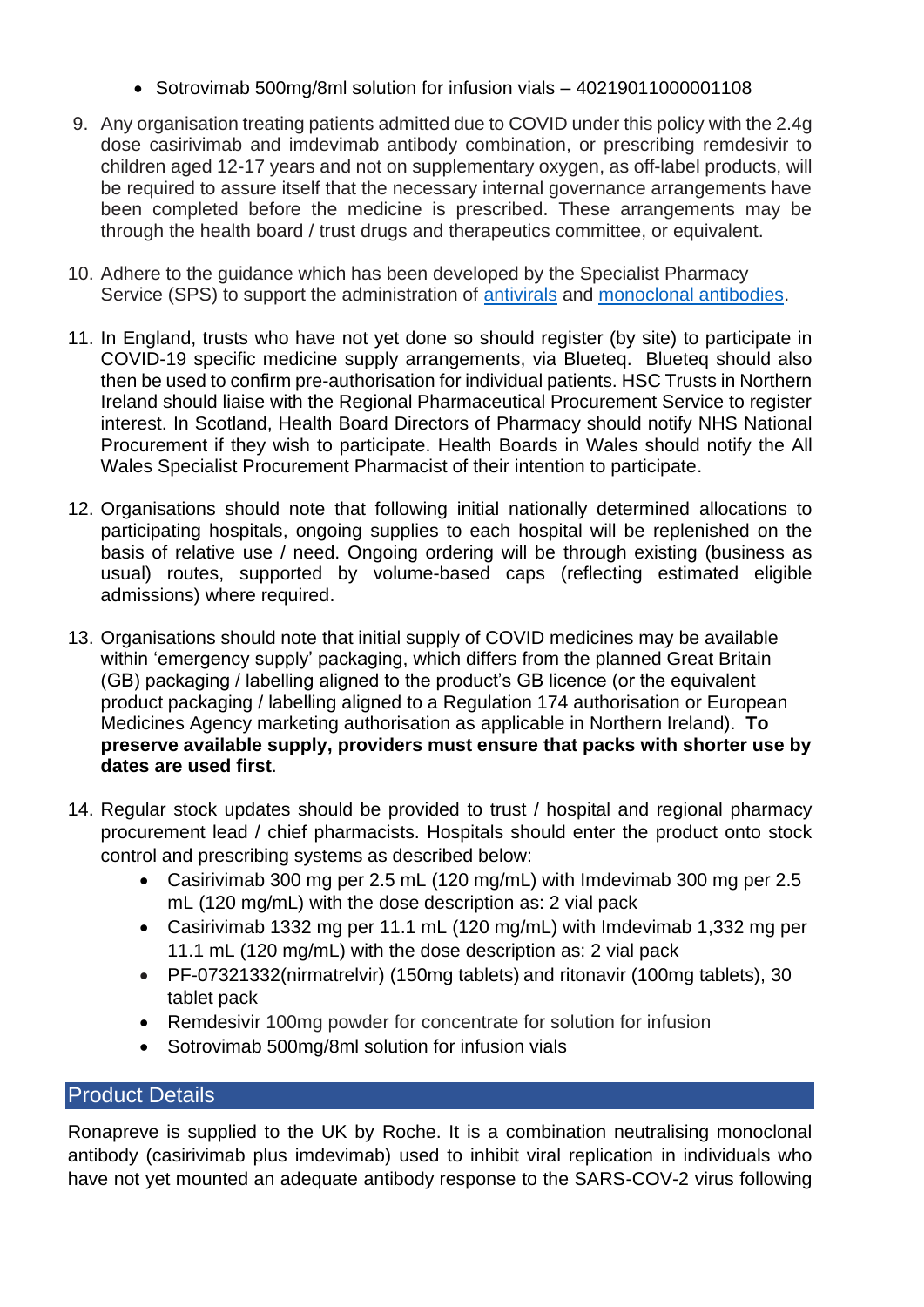either exposure or vaccination. The casirivimab plus imdevimab combination for intravenous and subcutaneous use is authorised for use in the treatment and prophylaxis of COVID positive adults, and children aged 12 and above and weighing at least 40kg. Supply of the casirivimab and imdevimab combination is subject to the same requirements in both Great Britain and Northern Ireland, and the product information in the Summary of Product Characteristics should be considered applicable across the UK.

PF-07321332(nirmatrelvir) plus ritonavir (Paxlovid) is a combination oral antiviral supplied by Pfizer that works by inhibiting a protease required for viral replication. It is supplied as a pack providing a five-day treatment course containing both PF-07321332(nirmatrelvir) (150mg tablets) and ritonavir (100mg tablets). PF-07321332(nirmatrelvir) plus ritonavir has a conditional market authorisation in Great Britain (under the Medicines and Healthcare products Regulatory Authority (MHRA)), and a section 174 approval covers use in Northern Ireland, for the treatment of COVID-19 in adults who do not require supplemental oxygen and who are at increased risk for progression to severe COVID-19.

Remdesivir (Veklury) is supplied by Gilead. Delivered intravenously, it has a conditional market authorisation for use as a treatment for COVID-19 in both Great Britain (under the Medicines and Healthcare products Regulatory Authority (MHRA)) and in Northern Ireland (under the European Medicines Agency (EMA)) for 1) adults, and adolescents aged 12 and over weighing at least 40kg, with pneumonia requiring supplemental oxygen and 2) for adults who do not require supplemental oxygen and who are at increased risk of progressing to severe COVID-19.

Sotrovimab (Xevudy) is supplied by GlaxoSmithKline and Vir Biotechnology. Delivered intravenously, sotrovimab has a conditional marketing authorisation in Great Britain (England, Scotland and Wales) and in Europe (under the European Medicines Agency, covering Northern Ireland) for the treatment of symptomatic adults and adolescents (aged 12 years and over and weighing at least 40 kg) with acute COVID-19 infection who do not require oxygen supplementation and who are at increased risk of progressing to severe COVID-19 infection. Access to sotrovimab in Northern Ireland is through a Regulation 174 approval or the licensing determination made by the European Medicines Agency.

# Off Label Use of the Casirivimab and Imdevimab Combination Antibody and the Antiviral Remdesivir

The casirivimab plus imdevimab combination product is authorised as a treatment for COVID-19 but the published policy includes an off-label use at a dose of 2.4g. The use of remdesivir for COVID-19 in adolescents aged 12-17 years not yet requiring supplemental oxygen is also off-label. As such, clinicians prescribing either treatment should follow trust / hospital governance procedures in relation to the prescribing of off-label medicines.

Further guidance on the prescribing of off-label medicines can be found below:

- [https://www.gov.uk/drug-safety-update/off-label-or-unlicensed-use-of-medicines](https://www.gov.uk/drug-safety-update/off-label-or-unlicensed-use-of-medicines-prescribers-responsibilities)[prescribers-responsibilities](https://www.gov.uk/drug-safety-update/off-label-or-unlicensed-use-of-medicines-prescribers-responsibilities)
- [https://www.gmc-uk.org/ethical-guidance/ethical-guidance-for-doctors/good-practice](https://www.gmc-uk.org/ethical-guidance/ethical-guidance-for-doctors/good-practice-in-prescribing-and-managing-medicines-and-devices/prescribing-unlicensed-medicines)[in-prescribing-and-managing-medicines-and-devices/prescribing-unlicensed](https://www.gmc-uk.org/ethical-guidance/ethical-guidance-for-doctors/good-practice-in-prescribing-and-managing-medicines-and-devices/prescribing-unlicensed-medicines)[medicines](https://www.gmc-uk.org/ethical-guidance/ethical-guidance-for-doctors/good-practice-in-prescribing-and-managing-medicines-and-devices/prescribing-unlicensed-medicines)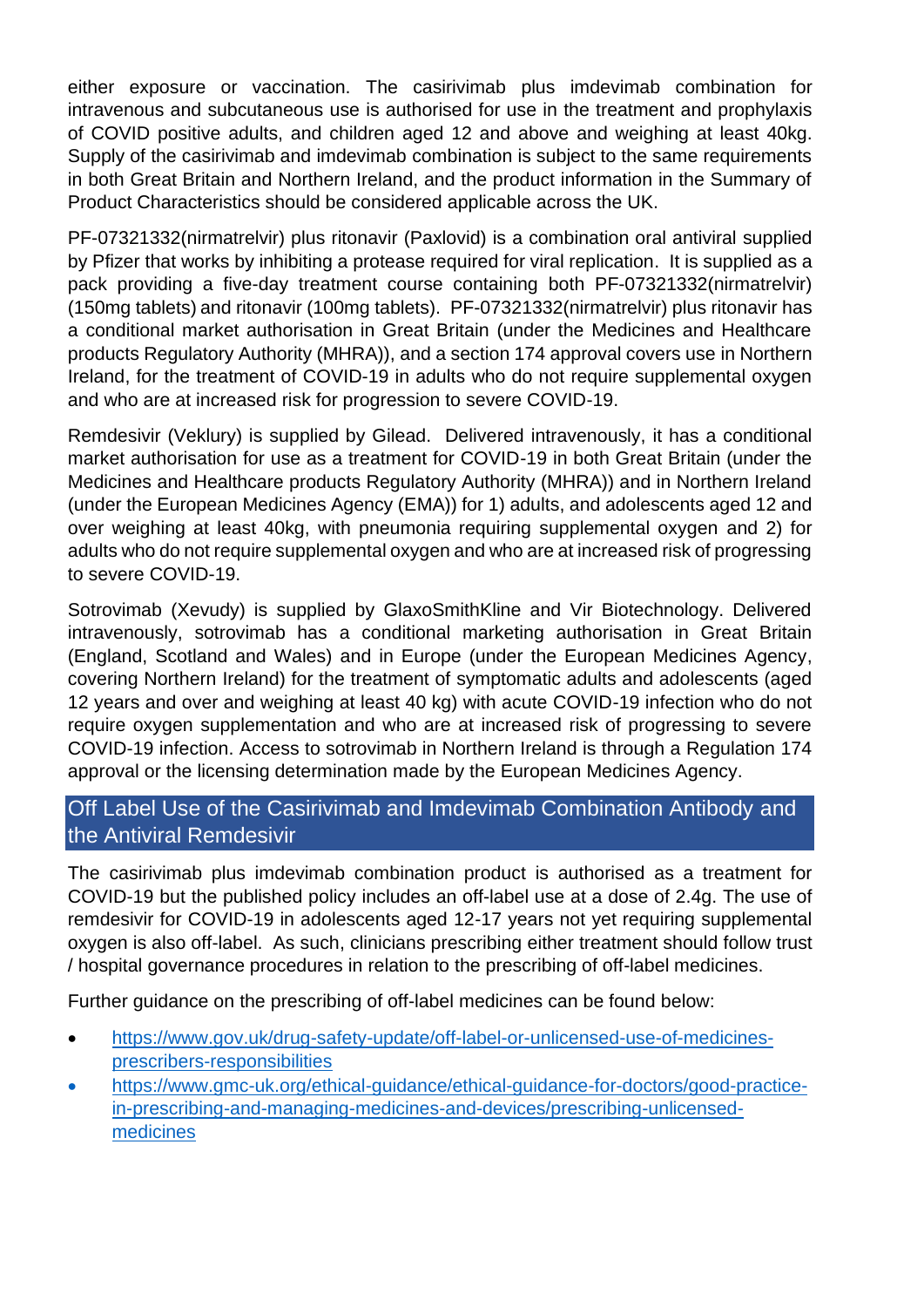• https://www.rpharms.com/Portals/0/RPS%20document%20library/Open%20access/ Professional%20standards/Prescribing%20competency%20framework/prescribingcompetency-framework.pdf

## Co-Administration

There is no interaction expected of the monoclonal antibodies or antiviral treatments covered under the policy with other treatments available for COVID under published UK clinical access policies - dexamethasone or hydrocortisone, remdesivir, or tocilizumab or sarilumab.

For further information please visit the University of Liverpool COVID-19 Drug Interactions website [\(https://www.covid19-druginteractions.org/checker\)](https://www.covid19-druginteractions.org/checker).

## **Monoclonal antibodies and / or antivirals should not be infused concomitantly in the same IV line with other medications.**

## Monitoring, tracking and follow-up

Monitoring of longer-term progress is strongly recommended via recruitment of patients receiving COVID therapies to the [ISARIC-CCP study.](https://isaric4c.net/)

All handovers of clinical care (including between hospitals if patients are transferred, between levels of care and clinical teams within hospitals, and between hospitals and primary care) should explicitly record that a monoclonal antibody has been given together with the dose and date of administration. SNOMED codes (see action section, above) should be used in discharge letters to primary care.

Healthcare professionals are asked to report any suspected adverse reactions via the United Kingdom Yellow Card Scheme [www.mhra.gov.uk/yellowcard](http://www.mhra.gov.uk/yellowcard) or search for MHRA Yellow Card in the Google Play or Apple App Store8.

#### **Distribution**

- NHS Trusts (NHS boards in Scotland and Wales)
- National / Regional Medical Directors
- National / Regional Chief Pharmacists
- Lead/Senior Pharmacists and Regional Procurement Pharmacy Leads
- Trust/Hospital Pathology Directors (to circulate to pathology networks and laboratory staff)
- Trust / Hospital Medical Directors (to circulate to medical and nursing staff managing admitted patients infected with COVID-19)

## Enquiries

#### **England**

Enquiries from NHS trusts in England should in the first instance be directed to your trust pharmacy team who will escalate issues to the Regional Chief Pharmacist and national teams if required. Further information can be requested from the dedicated email address: [england.spoc-c19therapeutics@nhs.net.](mailto:england.spoc-c19therapeutics@nhs.net)